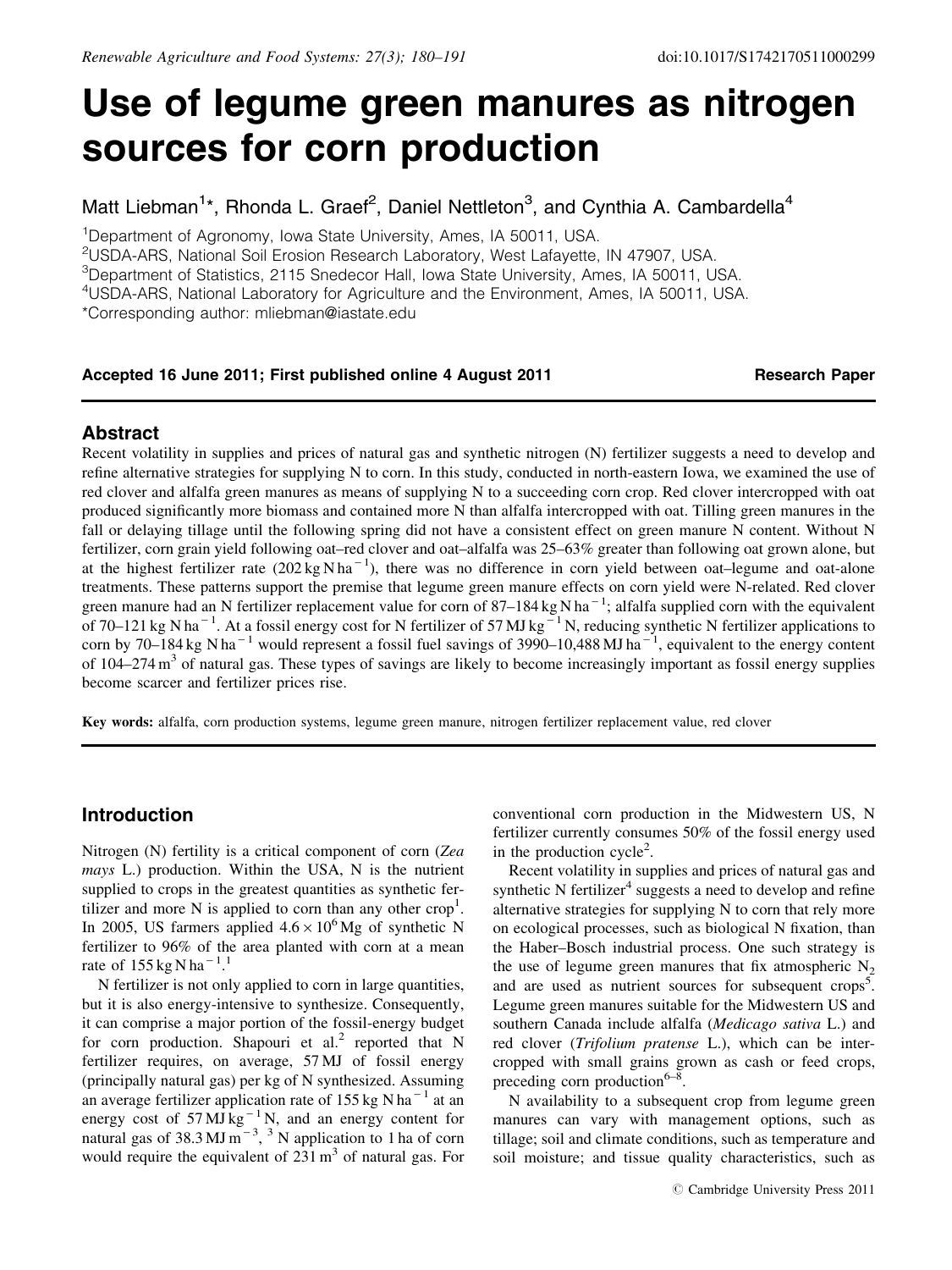Use of legume green manures as nitrogen sources 181

Table 1. Chronology of field operations during 2000–2002.

| <b>Field operation</b>                     | <b>Experiment 1 (2000–2001)</b> | <b>Experiment 2 (2001–2002)</b> |
|--------------------------------------------|---------------------------------|---------------------------------|
| Shallow cultivation                        | April 6, 2000                   | April 16, 2001                  |
| Oat, red clover and alfalfa planted        | April 6, 2000                   | April 17, 2001                  |
| Oat harvested                              | July 21, 2000                   | July 30, 2001                   |
| Oat straw baled                            | July 21, 2000                   | July 31, 2001                   |
| Oat-only sub-plots mowed                   | August 11, September 1, 2000    | August 21, September 11, 2001   |
| Moldboard plowing for fall incorporation   | November 14, 2000               | November 22, 2001               |
| Moldboard plowing for spring incorporation | April 20, 2001                  | April 16, 2002                  |
| Shallow cultivation                        | April 20, 2001                  | April 17, 2002                  |
| Shallow cultivation                        | May 12, 2001                    | May 4, 2002                     |
| Corn planted                               | May 12, 2001                    | May 4, 2002                     |
| Pre-emergence herbicide applied            | May 12, 2001                    | May 4, 2002                     |
| Post-emergence herbicide applied           | June 9, 2001                    | June 1, 2002                    |
| N fertilizer applied                       | June 11, 2001                   | June 7, 2002                    |
| Inter-row cultivation                      | June 11, 2001                   | June 7, 2002                    |
| Corn harvested                             | October 16, 2001                | October 6, 2002                 |

content of C, N, cellulose, lignin and polyphenols<sup>9–12</sup>. In general, tillage induces more rapid mineralization of green manure materials via shredding and mixing with soil and associated micro-organisms; N release from green manures occurs slowly at or below  $5^{\circ}$ C, increases to a maximum at  $30-35^{\circ}$ C, and declines at higher temperatures; N release is favored by soil conditions that are neither exceptionally dry nor flooded  $(-0.1$  to  $-1$  MPa moisture tension); and tissues with carbon to nitrogen  $(C: N)$  ratios  $\lt 20$  release N more quickly than those with C: N ratios  $>25^{13,14}$ .

N may be lost from incorporated green manures if between tillage and growth of a subsequent crop there is a long interval when soils are warm enough for organic matter mineralization and precipitation is great enough for nitrate leaching to occur<sup>15</sup>. Alternatively, if temperatures after incorporation of green manure are cool enough to inhibit mineralization, as might be the case with late fall plowing in temperate areas, nutrients might be retained until warmer conditions prevail in the spring. In much of the Midwestern US, it is often drier in the fall than it is in the spring, which facilitates plowing. However, fall plowing eliminates the erosion–reduction benefits of cover provided by an overwintering green manure crop.

Given the potential trade-offs and uncertainties associated with using and managing legume green manures, we conducted an experiment in north-eastern Iowa to determine the effects of using red clover or alfalfa as shortduration green manures preceding corn. Our specific objectives were to determine (i) biomass production and N-related characteristics of alfalfa and red clover intercropped with oat (Avena sativa L.) and incorporated in the fall or spring preceding corn production; (ii) corn yield responses to alfalfa and red clover green manure; and (iii) the N fertilizer replacement value (FRV) for corn of fall and spring tilled alfalfa and red clover green manures.

## Materials and Methods

## Site description and experimental design

Field research was conducted at the Iowa State University (ISU) Northeast Research and Demonstration Farm (NERDF) in Nashua, IA (42°57'N, 92°32'W). Predominant soil types are Kenyon loam (fine-loamy, mixed, mesic Typic Hapludolls), Floyd loam (fine-loamy, mixed, mesic Aquic Hapludolls) and Clyde loam (fine-loamy, mixed, mesic Typic Endoaquolls). Environmental data, including ambient air temperature, soil temperature and precipitation, were collected from the Iowa Environmental Mesonet<sup>16</sup> for the ISU-NERDF (Station ID: Nashua-a135879).

The first part of the field study (referred to as Experiment 1) was planted with oat and legumes in spring 2000 and was followed by field corn in 2001. The second part (referred to as Experiment 2) began with oat and legumes in spring 2001 and was followed by field corn in 2002. Oat and barley were grown in 1999 preceding the oat and legume crops of Experiment 1; soybean was grown in 2000 preceding the oat and legume crops of Experiment 2. Experiments 1 and 2 were conducted on separate fields, and each experiment was conducted using a randomized complete block, split-plot design. Whole-plot treatments comprised a factorial of three cropping systems (oat–alfalfa followed by corn, oat–red clover followed by corn and oat alone followed by corn) and two times of tillage (fall or spring plowing preceding corn). The six treatments were replicated four times and allocated randomly to strips within each of the two fields. The whole plots  $(61 \text{ m} \times 4.6 \text{ m})$  were split into randomized sub-plots  $(14.6 \text{ m} \times 4.6 \text{ m})$  that received a set of N fertilizer rates  $(0, 67, 134$  and  $202 \text{ kg N} \text{h} \text{a}^{-1})$  during the corn phase to determine the N FRV of the legume crops for the subsequent corn crop. Dates for field operations are presented in Table 1.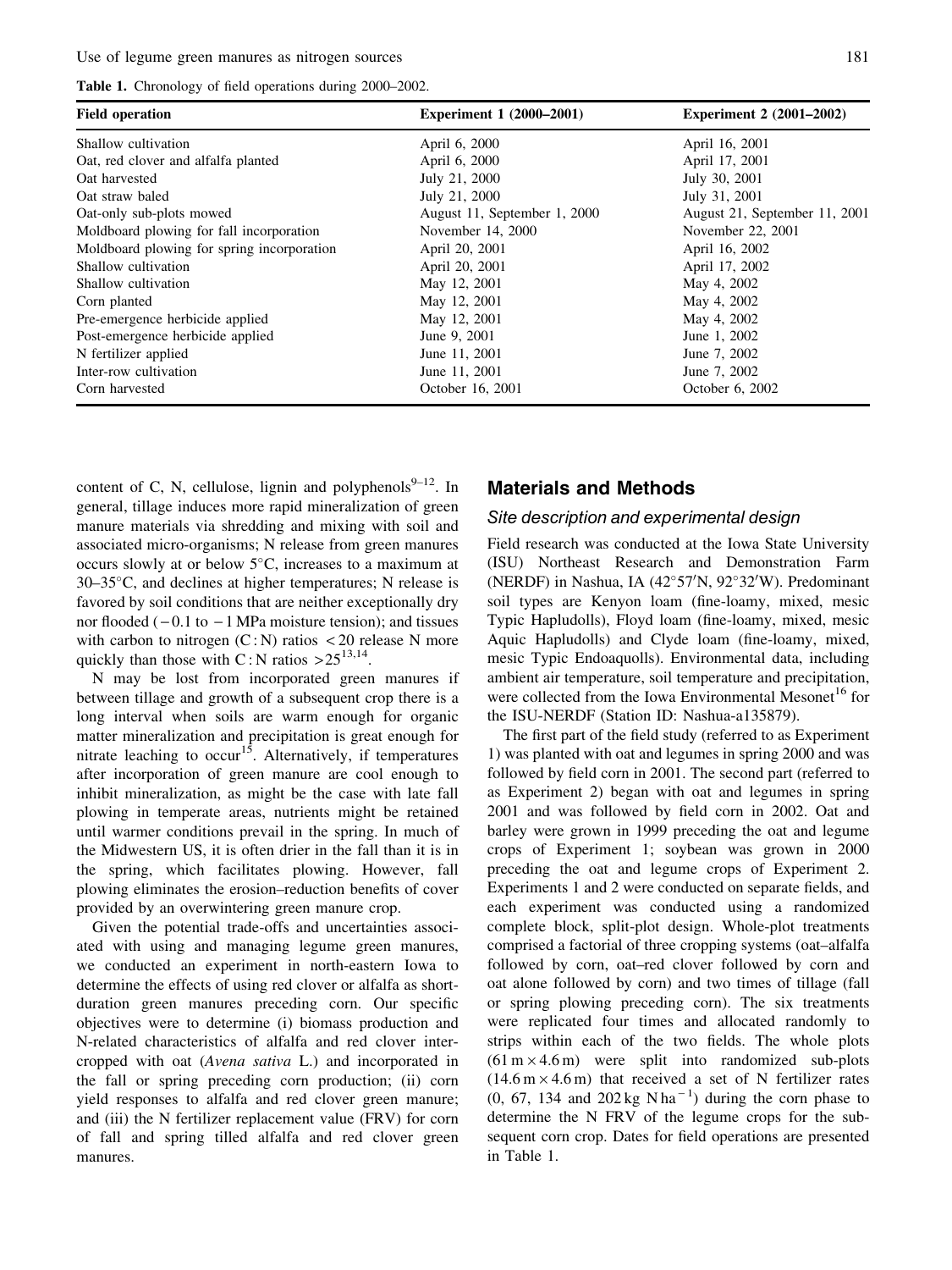#### Green manure phase

Oat and legume species were planted in April for each green-manure phase (Table 1). 'Jerry' oat was planted at a rate of  $108 \text{ kg ha}^{-1}$ , and 'Red Comet' red clover and 'Pioneer 53H81' alfalfa were planted at  $17 \text{ kg ha}^{-1}$ . Red clover and alfalfa seeds were treated with Rhizobium inoculants; alfalfa seeds were also treated with a fungicide (mefenoxam: (R)-2-[(2,6-dimethylphenyl)-methoxyacetylamino]-propionic acid methyl ester). Oat was harvested for grain and the straw was baled in July of both years. Oat plots were mowed 21 and 42 days after oat harvest to control weeds.

Prior to fall and spring incorporation, four  $0.25 \text{ m}^2$ quadrats were taken in each green manure  $\times$  tillage timing treatment replicate to determine biomass of legumes, oat and weeds. Plant material, both living and dead, was cut at a height of about 1 cm above ground level on October 17, 2000 and April 18, 2001 (Experiment 1) and October 17, 2001 and April 12, 2002 (Experiment 2), dried at  $60^{\circ}$ C for 48 h and then weighed. Biomass samples were processed through a 2.0-mm screen with a Thomas–Wiley mill and ground further with a Cyclone sample mill to pass through a 1.0-mm screen (Model 014, UDY Corporation, Fort Collins, CO, USA). Sub-samples were analyzed for total C and total N concentrations by dry combustion (modified Dumas method) $17$  using a LECO CHN-2000 elemental analyzer (LECO Corp., St. Joseph, MI, USA).

Incorporation of oat residue, new oat growth from seeds not recovered by the combine, and legumes was done with a moldboard plowed to a depth of 25 cm in the fall and spring (Table 1). Immediately after spring incorporation, all plots were field cultivated once to break up the soil clods in the spring-incorporated plots and to control springemerging volunteer legumes in the fall-incorporated plots.

#### Corn phase

Prior to corn planting, all plots were field cultivated twice for weed control and seedbed preparation. Corn was planted on May 12, 2001 (Golden Harvest 2390) and on May 4, 2002 (Golden Harvest 8250) at 80,000 seeds per hectare in 0.76 m rows. Pre-emergence herbicides were applied at the time of corn planting for grass weed control. In Experiment 1, acetochlor (2-chloro-2'-methyl-6'-ethyl-N-ethoxymethylacetanilide) was applied at a rate of 2.7 kg a.i. ha<sup> $-1$ </sup>; in Year 2, dimethenamid-P ([S]-2-chloro-N-[(1-methyl-2-methoxy) ethyl]-N-[2,4-dimethyl-thien-3-yl]-acetamide) was applied at a rate of  $1.1 \text{ kg a.i.}$  ha<sup>-1</sup>. A post-emergence herbicide, dicamba (diglycolamine salt of 3,6-dichloro-o-anisic acid) was used, at rates of  $280$  g a.i. ha<sup>-1</sup> in Experiment 1 and  $350$  g a.i. ha<sup> $-1$ </sup> in Experiment 2, to control broadleaf weeds.

Soil cores (3.2-cm-diameter) were taken at a depth of 15 cm during May and June in 2001 and 2002, respectively, at three or four randomly selected locations within each non-fertilized sub-plot. Soil samples were placed in sealed plastic bags and stored at  $4^{\circ}$ C prior to analysis. Field-moist samples were then pushed through an 8-mm-diameter sieve and soil water content was measured gravimetrically for sub-samples (15–20 g) after oven drying overnight at  $105^{\circ}$ C. Other field-moist 8-mm-sieved sub-samples  $(10 g)$ were extracted with  $2M$  KCl and  $NO<sub>3</sub>-N$  concentration in the filtrate was determined using flow injection technology (Lachat Instruments, Milwaukee, WI, USA).

Urea fertilizer was applied at rates of 0, 67, 134 or 202 kg N ha<sup> $-1$ </sup> at the vegetative sixth leaf corn-growth stage (V6)<sup>18</sup> using a drop spreader (Gandy Company, Owatonna, MN, USA) in the appropriate sub-plots on June 11, 2001 and June 7, 2002 (Table 1). The center holes of the spreader were sealed to prevent fertilizer from dropping into the corn whorl and damaging leaves. All plots were row cultivated once the same day to incorporate the fertilizer.

Corn plant density was determined on June 12, 2001 and June 21, 2002 by counting each plant in three central plot rows. Weed density was determined on May 29, 2001 and May 20, 2002 from eight randomly located  $0.25 \text{ m}^2$ quadrats placed within the whole-plots. Cornstalk sections were taken on October 13, 2001 and September 27, 2002 from 15 randomly selected plants in three center rows of each sub-plot<sup>19</sup>. The samples were dried and ground and stalk  $NO<sub>3</sub>-N$  concentration was quantified using flowinjection technology (Lachat Instruments, Milwaukee, WI, USA) on filtrate extracted from 0.250-g sub-samples with 50 ml 2 M KCl, shaken for 30 min. Three central sub-plot rows were harvested with a combine to determine grain yield; yields were adjusted to a moisture content of  $155 g kg^{-1}$ .

#### Statistical analyses

Data were analyzed using procedures in JMP  $7.0.2^{20}$ . Linear mixed-effects model analyses were conducted for plant variables in the green manure and corn phases of Experiments 1 and 2 using time of tillage and crop treatments as main plot factors, and N fertilizer rate treatments applied to corn as the split-plot factor. Random effects were included for replicate blocks and main plots. Fixed effects were included for tillage timing, crop system, fertilizer rate and all possible interactions among these factors. Mean separations among tillage timing  $\times$  crop system combinations were conducted using linear contrasts. A repeated measures approach was used to examine the effects of time of tillage, preceding crop, sampling date and their interactions on soil  $NO<sub>3</sub>-N$  concentrations in sub-plots not receiving N fertilizer within the corn phases of Experiments 1 and 2.

Corn grain yield responses to N fertilizer rate were further analyzed using polynomial regressions. Possible associations between corn population density and grain yield were examined by adding corn density as a covariate to models that included block, tillage timing, crop system, fertilizer rate and interactions among the factors. Relationships between soil  $NO<sub>3</sub>-N$  concentrations, green manure characteristics and corn grain yield in sub-plots not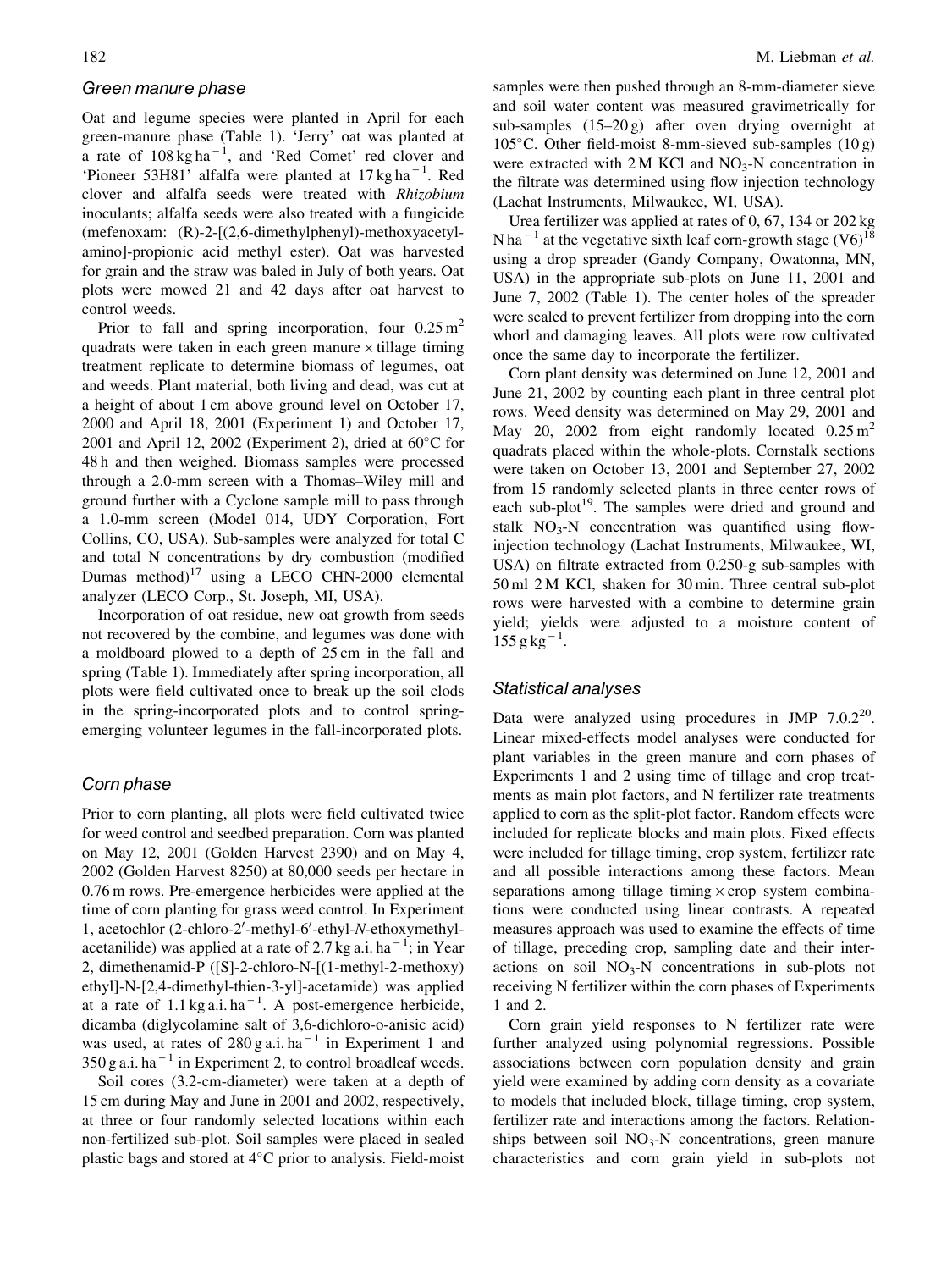|  |  | Table 2. Mean monthly precipitation and air temperature in 2000–2002 and 50-year averages (1951–2000), at the experimental sites. |
|--|--|-----------------------------------------------------------------------------------------------------------------------------------|
|  |  |                                                                                                                                   |

|           |      |      | Mean monthly rainfall |            | Mean monthly air temperature |        |        |            |  |
|-----------|------|------|-----------------------|------------|------------------------------|--------|--------|------------|--|
| Month     | 2000 | 2001 | 2002                  | 50-yr avg. | 2000                         | 2001   | 2002   | 50-yr avg. |  |
|           |      |      | -mm-                  |            |                              |        | -°C-   |            |  |
| January   | 18   | 27   | 10                    | 23         | $-7.7$                       | $-8.0$ | $-2.4$ | $-9.3$     |  |
| February  | 23   | 33   | 22                    | 21         | $-1.1$                       | $-9.8$ | $-2.2$ | $-6.0$     |  |
| March     | 16   | 20   | 17                    | 49         | 5.4                          | $-2.9$ | $-1.7$ | 0.0        |  |
| April     | 49   | 99   | 97                    | 85         | 9.1                          | 10.6   | 8.3    | 8.2        |  |
| May       | 102  | 127  | 69                    | 105        | 16.2                         | 15.3   | 13.6   | 15.0       |  |
| June      | 143  | 56   | 66                    | 115        | 18.9                         | 20.3   | 21.7   | 20.0       |  |
| July      | 79   | 61   | 135                   | 114        | 21.3                         | 23.2   | 23.7   | 22.1       |  |
| August    | 88   | 64   | 150                   | 109        | 21.4                         | 21.3   | 20.6   | 21.1       |  |
| September | 56   | 132  | 48                    | 83         | 16.8                         | 15.2   | 17.9   | 16.4       |  |
| October   | 55   | 36   | 51                    | 62         | 11.7                         | 9.2    | 6.7    | 10.3       |  |
| November  | 56   | 32   | $\mathcal{I}$         | 46         | $-0.8$                       | 8.1    | 0.6    | 1.4        |  |
| December  | 65   | 7    | 9                     | 28         | $-13.8$                      | $-2.1$ | $-3.0$ | $-6.1$     |  |

receiving N fertilizer were examined using correlation analyses.

The significance level for all comparisons and inclusion of terms in regression models was  $P \le 0.05$ . Preliminary analyses indicated that experiment by treatment interactions occurred for many variables, so all data were analyzed separately by experiment.

## Results and Discussion

#### Environmental conditions

Air temperature. Mean monthly air temperatures during the period of April–October for the green manure and corn phases of the experiment in Experiment 1 (2000–2001) and Experiment 2 (2001–2002) were similar to the 50-year average (Table 2). Air temperatures during the winter months (November–March) of the green manure phase averaged  $7^{\circ}$ C cooler in Experiment 1 compared to Experiment 2. Corn growing degree-days from planting to harvest were 1412 in Experiment 1 and 1533 in Experiment 2, with a base temperature of  $10^{\circ}$ C and an upper threshold of  $30^{\circ}C^{21}$ . In both experiments, the growing degree-days accumulated were adequate for corn to achieve physiological maturity.

Soil temperature. Paul and  $Clark<sup>13</sup>$  noted that microbial decomposition of organic matter is slow below  $5^{\circ}$ C and above  $40^{\circ}$ C, and that the optimum range for nitrification is between 30 and  $35^{\circ}$ C. In temperate climates, nitrification rates are greatest in the spring through early fall and lowest in the winter. Soil temperatures recorded at a depth of 10 cm indicate that soil cooled to below  $5^{\circ}$ C by November 8, 2000 in Experiment 1 and by November 20, 2001 in Experiment 2 of the green-manure phase (data not shown). Fall incorporation of green-manure crops occurred within a week after these dates, so very little net N mineralization would have been likely at ambient temperatures until soil warmed the following spring. In the spring, soil temperatures maintained levels above  $5^{\circ}$ C by the first week in April in both experiments (data not shown). Spring incorporation of green manures occurred by the third week in April when soil temperatures were maintaining levels above  $10^{\circ}$ C. Assuming other conditions were adequate (moisture, aeration and organic matter composition), these soil temperatures would be warm enough to support net N mineralization for either the fall-incorporated biomass or the newly incorporated spring biomass. During the periods of corn production, air and soil temperature conditions should not have been limiting factors for microbial decomposition of organic matter.

Precipitation. In the green-manure phase of each crop sequence, total precipitation was greater in Experiment 1 (2000) than in Experiment 2 (2001) during the period of May–October (Table 2). In the months of June, July and August, mean monthly precipitation was 103 mm in the green-manure phase of Experiment 1 compared with 60 mm in Experiment 2. In the corn phase of the Experiment 1 crop sequence (2001), total precipitation was less than in Experiment 2 (2002) during the period from May to October, particularly in the months of June, July and August when the mean monthly rainfall was 60 mm in Year 1 compared with 117 mm in Experiment 2. Growing season totals for corn phases in both Experiment 1 (2001) and Experiment 2 (2002) were below the 50-year average (Table 2). However, neither drought nor flooded conditions were present in either year of corn production, suggesting that soil moisture availability was not an important constraint on green-manure decomposition.

#### Green manure phase

Green manure aboveground biomass. In Experiment 1, mean biomass of spring tilled green manure treatments was  $5660 \text{ kg} \text{DM} \text{ha}^{-1}$ , which was significantly greater than the mean for fall tilled green manures  $(3490 \text{ kg ha}^{-1})$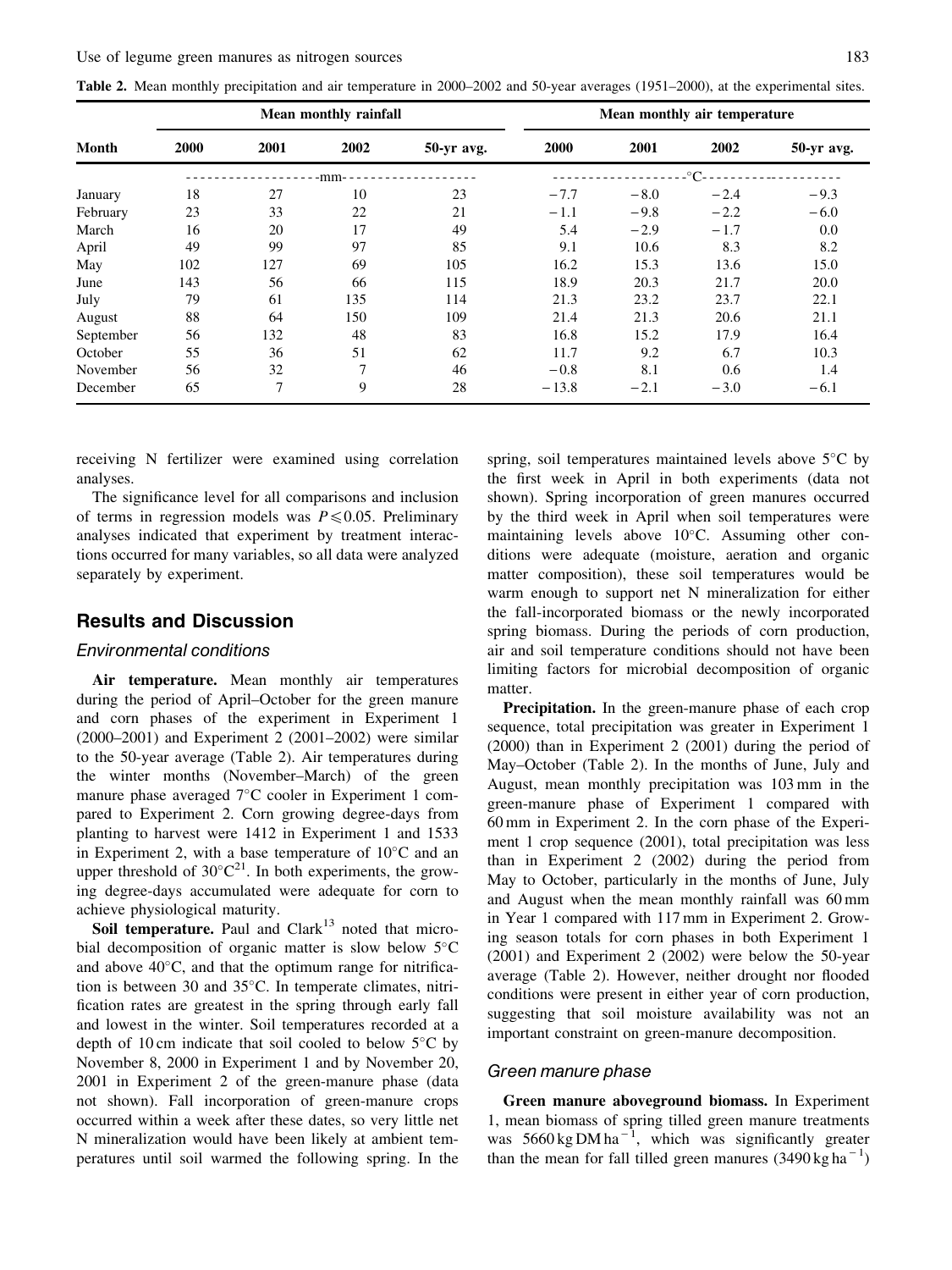|                                          |                   | <b>Fall tillage</b> |              |                   | <b>Spring tillage</b>       |              |                | Source of variation      |             |              |
|------------------------------------------|-------------------|---------------------|--------------|-------------------|-----------------------------|--------------|----------------|--------------------------|-------------|--------------|
| <b>Response</b>                          | Oat–red<br>clover | $Oat -$<br>alfalfa  | Oat<br>alone | Oat-red<br>clover | $\mathbf{O}$ at-<br>alfalfa | Oat<br>alone | SЕ             | Time of<br>tillage $(T)$ | Crop<br>(C) | $T \times C$ |
|                                          |                   |                     |              |                   |                             |              |                |                          | $-P>F-$     |              |
| Experiment $II$                          |                   |                     |              |                   |                             |              |                |                          |             |              |
| Biomass (kg ha <sup>-1</sup> )           | 5796              | 3121                | 1554         | 6845              | 5294                        | 4840         | 735            | 0.0025                   | 0.0023      | 0.3401       |
| N concentration (g $N kg^{-1}$ )         | 27                | 22                  | 18           | 29                | 31                          | 11           | 1              | 0.2785                   | < 0.0001    | < 0.0001     |
| N content (kg $N$ ha <sup>-1</sup> )     | 158               | 69                  | 28           | 201               | 168                         | 53           | 20             | 0.0043                   | < 0.0001    | 0.1944       |
| C concentration (g $C \text{ kg}^{-1}$ ) | 423               | 445                 | 407          | 422               | 367                         | 359          | 19             | 0.0182                   | 0.1572      | 0.1651       |
| C content (kg $Cha^{-1}$ )               | 2301              | 1306                | 594          | 2884              | 1870                        | 1716         | 284            | 0.0205                   | 0.0016      | 0.6011       |
| $C:N$ ratio                              | 15                | 20                  | 22           | 15                | 12                          | 34           | 2              | 0.7920                   | < 0.0001    | 0.0019       |
| Experiment 2                             |                   |                     |              |                   |                             |              |                |                          |             |              |
| Biomass $(kg ha-1)$                      | 5721              | 2184                | 1254         | 4880              | 1667                        | 2845         | 343            | 0.7848                   | < 0.0001    | 0.0058       |
| N concentration, $(g N kg^{-1})$         | 26                | 23                  | 14           | 40                | 29                          | 13           | 4              | 0.0485                   | 0.0002      | 0.1303       |
| N content (kg N ha <sup>-1</sup> )       | 149               | 51                  | 18           | 192               | 51                          | 36           | 14             | 0.0867                   | < 0.0001    | 0.3092       |
| C concentration (g $C \text{ kg}^{-1}$ ) | 429               | 436                 | 407          | 381               | 378                         | 325          | 9              | < 0.0001                 | 0.0005      | 0.1887       |
| C content (kg C ha <sup>-1</sup> )       | 2436              | 952                 | 510          | 1833              | 630                         | 918          | 125            | 0.1110                   | < 0.0001    | 0.0030       |
| $C:N$ ratio                              | 17                | 19                  | 30           | 10                | 15                          | 26           | $\overline{2}$ | 0.0055                   | < 0.0001    | 0.6810       |

Table 3. Total aboveground biomass of crops and weeds, biomass N and C concentrations, total N and C contents and C: N for plant materials incorporated before corn production.

<sup>1</sup> Data for the fall tillage treatment are for samples collected on October 17, 2000 (Experiment 1) and October 17, 2001 (Experiment 2); data for the spring tillage treatment are for samples collected on April 18, 2001 (Experiment 1) and April 12, 2002 (Experiment 2).

(Table 3). Most of the biomass in the spring tillage oat-alone treatment was comprised of volunteer oat, whereas most of the biomass in the spring tillage oat–red clover and oat–alfalfa treatments was comprised of legume material, some of which was from new growth and some of which was residue of winter-killed fall growth (Fig. 1). Abundant precipitation in Experiment 1 (Table 2) may have increased soil moisture and contributed to increased late fall and early spring growth.

In Experiment 2, biomass of the spring tilled oat-alone treatment was significantly greater than the fall tilled oatalone treatment, whereas tillage timing had no significant effect on biomass production in the oat–red clover and oat– alfalfa treatments (Table 3). We do not know why there was a reduced amount of legume biomass in the spring of Experiment 2 compared with Experiment 1. In particular, we did not monitor snow and ice cover, which might have affected winter kill, though soil temperatures did not differ greatly during the winter periods of Experiments 1 and 2 (data not shown).

In both experiments, the oat–red clover treatment produced significantly more biomass than the oat–alfalfa and the oat-alone treatments for both the fall and spring tillage regimes (Table 3). This was an expected result; in Wisconsin, when grown with a companion crop such as oat, red clover yield during the seeding year is generally 6–10 Mg ha<sup>-1</sup>,<sup>22</sup> whereas alfalfa yield is 2–3 Mg ha<sup>-1</sup>,<sup>23</sup>

Botanical composition of aboveground biomass. Aboveground biomass from the oat–red clover treatment consistently contained greater than 80% legumes, with a range of 83–94% (Fig. 1). Spring tilled biomass from the oat–red clover treatment tended to be slightly lower in

legumes and higher in oat stubble and regrowth than the fall-tilled biomass; weeds were a very minor component. Winter kill or slower regrowth in the spring of red clover or volunteer oat growth in late fall or early spring may have been contributing factors to the lower legume percentage and increased oat percentage in the spring biomass.

The legume composition of the oat–alfalfa treatment biomass was similar in the fall for both experiments: 55% in Experiment 1 and 56% in Experiment 2 (Fig. 1). The percentage of legume material with spring tillage was 40–50% greater than with fall tillage for the oat–alfalfa treatment and similar to the legume concentration in the spring tilled oat–red clover treatment (Fig. 1).

After oat harvest, weeds were controlled in the oat-alone treatment by mowing twice after harvest (Table 1). Weed regrowth after mowing, however, was present in the fall biomass samples. Weeds were a major component in the fall tilled oat-alone treatment for Experiments 1 and 2, but not in the spring tilled oat-alone treatments (Fig. 1).

Weeds were minimal to non-existent in all the spring tillage treatments for both experiments (Fig. 1), presumably because the majority of weeds were annual grasses and had yet to germinate when biomass samples were taken.

Aboveground biomass N content. Green manure biomass N content was calculated from the product of aboveground biomass and N concentration. In both years, green manure N content was closely correlated with N concentration (Experiment 1:  $r = 0.8022$ ,  $p < 0.0001$ ; Experiment 2:  $r = 0.8934$ ,  $p < 0.0001$ ) (Table 3).

In Experiment 1, spring tilled treatments contained significantly more N than fall tilled treatments (141 versus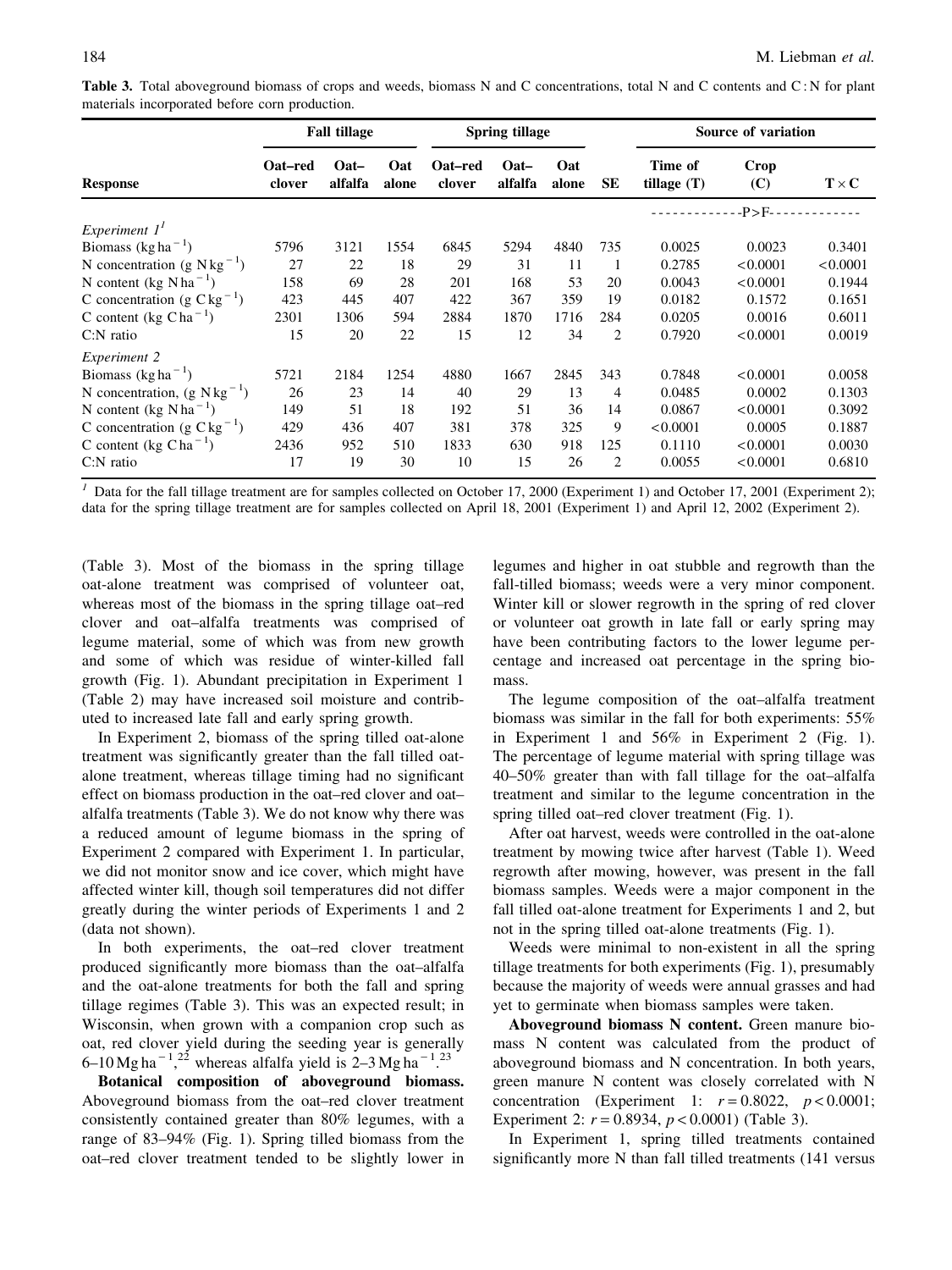

Figure 1. Botanical composition of green manure biomass.

 $85 \text{ kg N} \text{ha}^{-1}$ ; Table 3). Averaged over tillage regimes in Experiment 1, the oat–red clover treatment contained significantly more N than the oat–alfalfa treatment (179 versus  $118 \text{ kg}$  N ha<sup>-1</sup>), and both of the oat-legume treatments contained significantly more N than the oat-alone treatment  $(40 \text{ kg N} \text{ ha}^{-1})$  (Table 3).

In Experiment 2, tillage timing had no significant effect on green manure N content (Table 3), but crop effects were evident. Averaged across tillage regimes in Experiment 2, oat–red clover contained significantly more N (170 kg  $N$ ha<sup>-1</sup>) than oat-alfalfa (51 kg N ha<sup>-1</sup>) and oat-alone  $(27 \text{ kg N} \text{ha}^{-1})$ , which did not differ statistically (Table 3).

Aboveground biomass C:N ratio. Soil environmental conditions and the composition of organic substrates are key factors affecting microbial decomposition of organic matter. The C:N ratio of organic materials is an important factor influencing net mineralization or immobilization of  $N^{13,14}$ . In both years, C:N was strongly negatively correlated with green manure N concentration (Experiment 1:  $r = -0.9410$ ,  $P < 0.0001$ ; Experiment 2:  $r = -0.9188$ ,  $P < 0.0001$ , but was not related to green manure C concentration (Experiment 1:  $r = -0.0867$ ,  $P = 0.7085$ ; Experiment 2:  $r = -0.1114$ ,  $P = 0.6043$  (Table 3).

In Experiment 1, green manure C:N was affected by an interaction between tillage timing and crop identity (Table 3). More specifically, C:N did not differ among crop types for the fall tillage regime, but was significantly greater in the oat-alone treatment than the oat–legume treatments for the spring tillage regime (Table 3).

In Experiment 2, fall-tilled treatments had significantly higher C:N values than did spring-tilled treatments (22 versus 17; Table 3). Averaged over tillage regimes, the oatalone treatment had a significantly higher C:N value than did the oat–alfalfa treatment, which was in turn significantly higher than the oat–red clover treatment (28 versus 17 versus 13; Table 3).

With a C:N value close to or greater than  $25:1$  in the oatalone treatments, there may have been immobilization of N and residual soil inorganic N may have been depleted<sup>24</sup>. In contrast, the lower C:N values for the oat-legume treatments favored more rapid microbial decomposition if other conditions were adequate.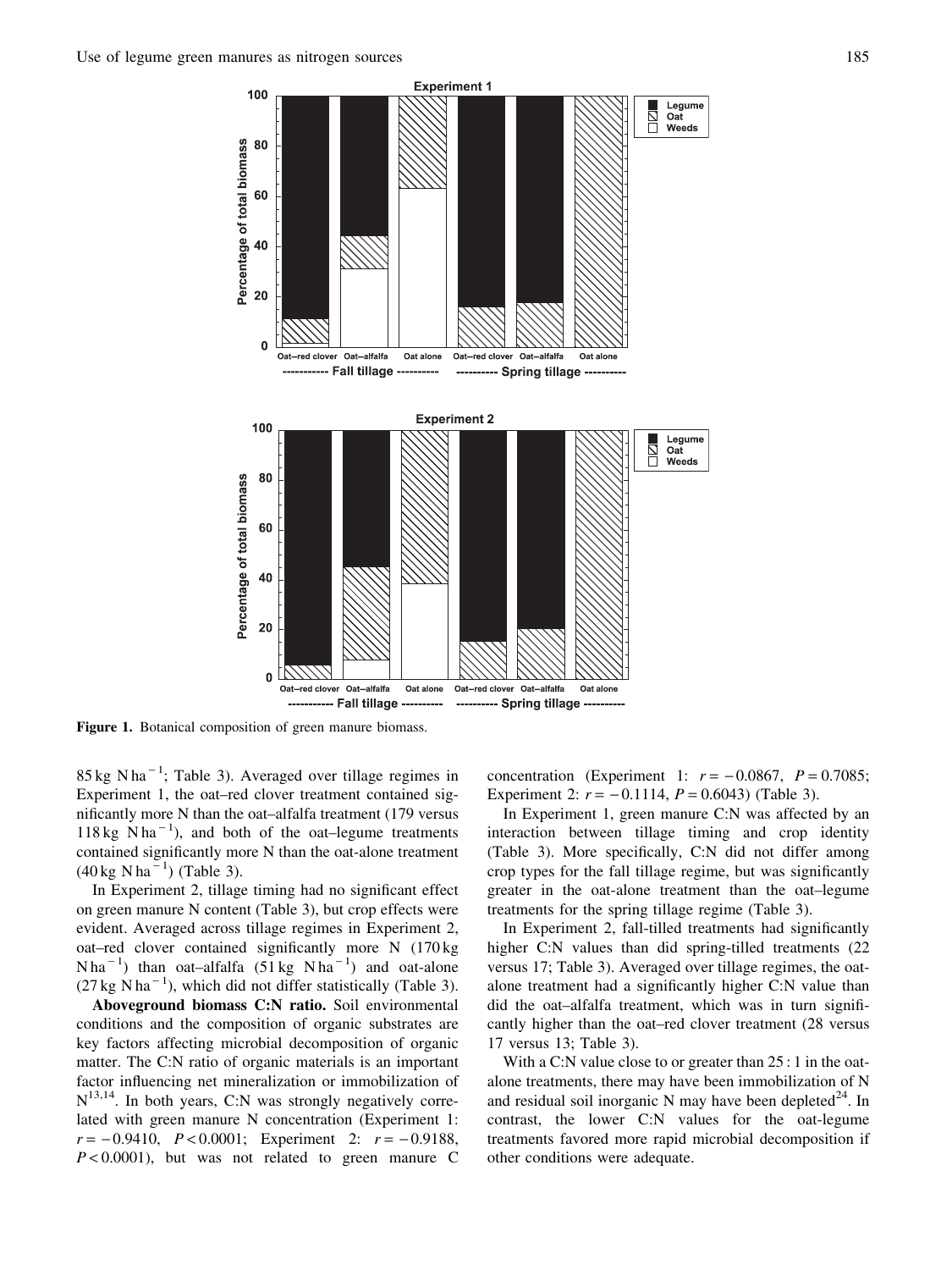|                                       | $\text{Corn}^1$     |                             | Weeds <sup>2</sup>                     |                     |  |  |  |
|---------------------------------------|---------------------|-----------------------------|----------------------------------------|---------------------|--|--|--|
| Time of tillage and<br>preceding crop | <b>Experiment 1</b> | <b>Experiment 2</b>         | <b>Experiment 1</b>                    | <b>Experiment 2</b> |  |  |  |
|                                       |                     | $\cdot$ -no. ha $^{-1}$ - - | $-$ no. m <sup><math>-2</math></sup> - |                     |  |  |  |
| Fall tillage                          |                     |                             |                                        |                     |  |  |  |
| Oat–red clover                        | 75,260              | 73,945                      | 4(1.8)                                 | 7(2.4)              |  |  |  |
| Oat-alfalfa                           | 72,940              | 71,555                      | 40(5.9)                                | 25(4.9)             |  |  |  |
| Oat                                   | 74,640              | 75,025                      | 14(3.7)                                | 27(5.1)             |  |  |  |
| Spring tillage                        |                     |                             |                                        |                     |  |  |  |
| Oat–red clover                        | 74,330              | 62,815                      | 5(2.2)                                 | 10(2.9)             |  |  |  |
| Oat-alfalfa                           | 71,550              | 63,300                      | 32(5.6)                                | 18(4.1)             |  |  |  |
| Oat                                   | 73,560              | 72,320                      | 17(3.9)                                | 32(5.4)             |  |  |  |
| <b>SE</b>                             | 1560                | 1000                        | (0.6)                                  | (0.3)               |  |  |  |
| Source of variation                   |                     |                             | $-P>F-$                                |                     |  |  |  |
| Time of tillage $(T)$                 | 0.1852              | < 0.0001                    | 0.8087                                 | 0.9944              |  |  |  |
| Preceding crop $(C)$                  | 0.0574              | 0.0023                      | < 0.0001                               | < 0.0001            |  |  |  |
| $T \times C$                          | 0.9725              | 0.0472                      | 0.8731                                 | 0.1240              |  |  |  |

Table 4. Densities of corn and weeds in corn as affected by time of tillage and preceding crop.

Corn densities were measured on June 12, 2001 (Experiment 1) and June 21, 2002 (Experiment 2).<br>Weed densities were measured on May 29, 2001 (Experiment 1) and May 30, 2002 (Experiment 2) and were square root-transformed before analysis of variance. Means and standard errors of transformed data are shown in parentheses.

#### Corn phase

Corn density. No significant differences in corn density were observed among treatments in Experiment 1, for which mean corn population density was 73,713 plants  $ha^{-1}$  (Table 4). In Experiment 2, corn density in both the spring tillage oat–legume treatments was significantly lower than in the oat-alone treatment, and lower than in each of the fall tillage treatments (Table 4). Mean corn density for the two oat-legume treatments tilled in the spring was 63,058 plants ha<sup>-1</sup>, whereas for the other crop  $\times$ tillage timing treatments of Experiment 2, mean corn density was  $73,211$  plants ha<sup>-1</sup> (Table 4). Although we did not closely inspect corn seed to determine the cause of the lower corn density, reduction of corn density in spring-tilled oat–legume plots may have been related to damage by seed corn maggot (Delia platura (Meigen)). Hammond<sup>25</sup> reported that ovipositing female seedcorn maggots are attracted to freshly incorporated green plant matter and that damage to soybean seeds was greater following incorporation of a legume (alfalfa) than nonlegumes (weeds and rye). Thus, spring incorporation of legumes in the present study may have favored this insect pest.

Weed density in corn. Weed density in corn was determined in late May after all plots had received a preemergence herbicide application at planting, but before post-emergence herbicide application (Table 1). Dominant weed species were yellow foxtail (Setaria pumila (Poir.) Roemer & J.A. Schultes), giant foxtail (Setaria faberi Herrm.), barnyardgrass (Echinochloa crus-galli (L.) Beauv.), common waterhemp (Amaranthus rudis Sauer), velvetleaf (Abutilon theophrasti Medik) and common lambsquarters (Chenopodium album L.).

For both experiments and both tillage timing treatments regimes, corn following oat–red clover had fewer weeds than did corn following oat–alfalfa and oat-alone (Table 4). This accords with the observation that in the fall, the percentage of total biomass comprised of weeds was less in the oat–red clover treatment than in the oat–alfalfa and oatalone treatments (Fig. 1). Suppression of weed biomass production in the oat–red clover treatment was probably accompanied by suppression of weed seed production<sup>26</sup>, resulting in fewer weeds in the subsequent corn crop. Mutch et al. $^{27}$  reported similar weed-suppressive effects for red clover. Weed density in corn was not significantly affected by tillage timing in either experiment (Table 4).

Soil nitrate dynamics. Repeated measures analyses indicated that soil  $NO<sub>3</sub>-N$  concentration in corn was affected by significant interactions between sampling date and time of tillage and crop system factors. In general,  $NO<sub>3</sub>-N$  concentrations were significantly higher following oat–red clover and oat–alfalfa than oat alone, and were affected inconsistently by the time of tillage (Table 5). The oat–red clover and oat–alfalfa treatments tended to show higher  $NO_3$ -N concentrations in May and early June before declining in late June, whereas  $NO<sub>3</sub>-N$  concentrations in the oat-alone treatment did not vary significantly among sampling dates (Table 5).

Corn N uptake and growth are generally rapid in mid to late June in north-eastern Iowa and soil N availability during this period can strongly influence corn yield. Morris et al. $^{28}$  reported that for corn following alfalfa, late spring soil NO<sub>3</sub>-N concentrations at or above  $14 \mu$ g g<sup>-1</sup> in the top 30 cm of soil indicated that corn yield would be unlikely to respond to supplemental N fertilizer. Data from the present experiment represent  $NO<sub>3</sub>-N$  concentrations in the top 15 cm of soil, so direct comparisons with Morris et al.'s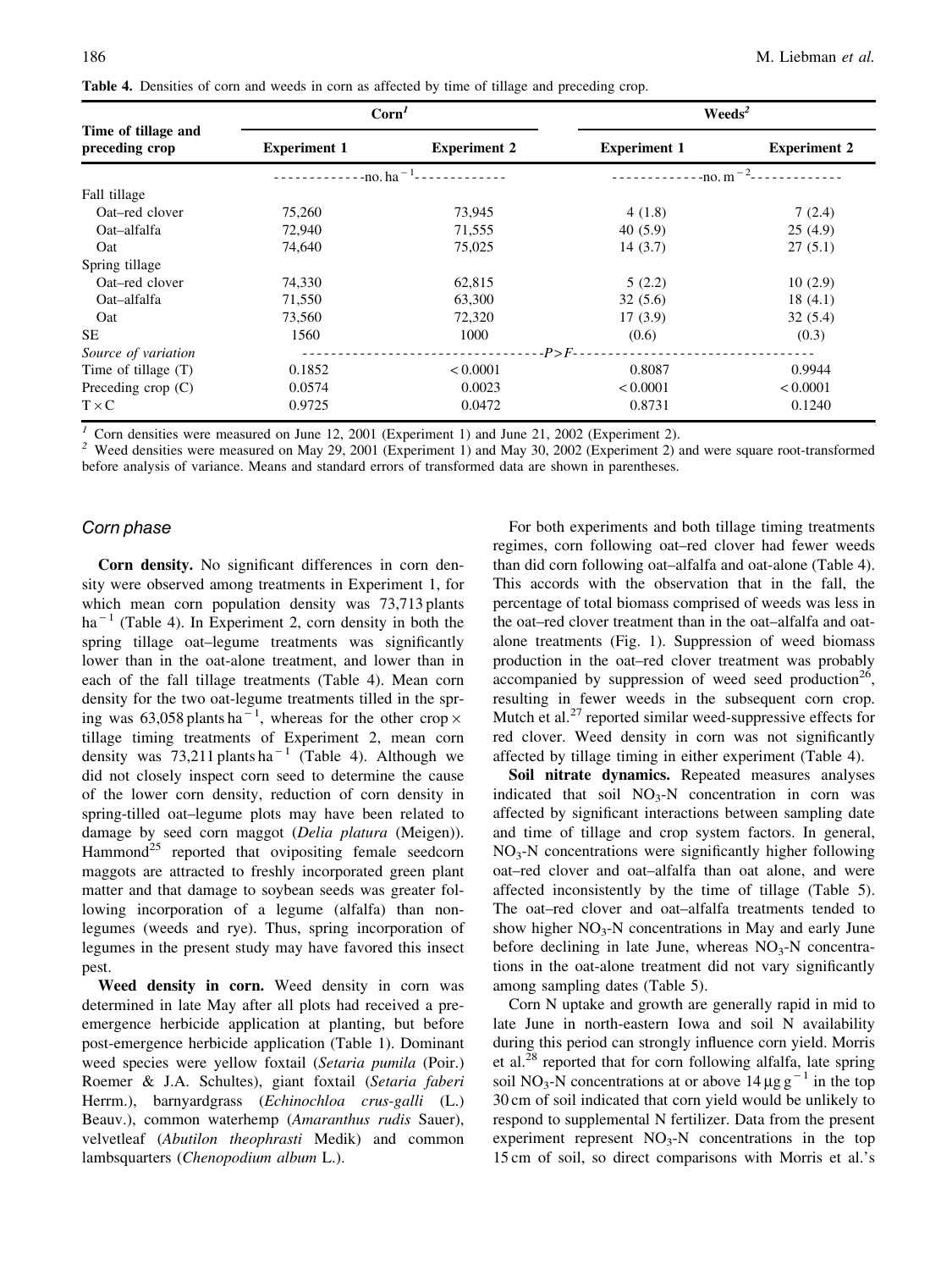|                 | <b>Fall tillage</b> |                           |              |                                                   | <b>Spring tillage</b> |                                 |      | Source of variation      |                   |              | Correlation<br>with corn                 |
|-----------------|---------------------|---------------------------|--------------|---------------------------------------------------|-----------------------|---------------------------------|------|--------------------------|-------------------|--------------|------------------------------------------|
| Sampling date   | Oat–red<br>clover   | $\mathbf{O}at$<br>alfalfa | Oat<br>alone | Oat–red<br>clover                                 | $Oat -$<br>alfalfa    | Oat<br>alone                    | SE   | Time of<br>tillage $(T)$ | Crop<br>(C)       | $T \times C$ | grain yield,<br>Mg ha <sup>-1</sup><br>r |
|                 |                     |                           |              | $-\mu$ g NO <sub>3</sub> -N g <sup>-1</sup> soil- |                       | <u> - - - - - - - - - - - -</u> |      |                          | $-P > F -$        |              |                                          |
| Experiment $1T$ |                     |                           |              |                                                   |                       |                                 |      |                          |                   |              |                                          |
| May 14, 2001    | 10.63a              | 8.64a                     | 6.48a        | 11.77a                                            | 11.54a                | 7.89 a                          | 1.42 | 0.1201                   | 0.0170 0.8003     |              | $0.58**$                                 |
| May 29, 2001    | 15.62 b             | 9.59a                     | 4.32a        | 9.21a                                             | 10.44 a               | 6.49a                           | 1.80 | 0.4415                   | $0.0007$ $0.0410$ |              | $0.43*$                                  |
| June 12, 2001   | 10.04a              | 14.62a                    | 8.48 a       | 11.39a                                            | 13.58a                | 7.90a                           | 1.84 | 0.9543                   | 0.0193 0.7919     |              | $0.51*$                                  |
| June 26, 2001   | 7.42 <sub>b</sub>   | 7.00 <sub>b</sub>         | 3.73a        | 10.71a                                            | 5.66 <sub>b</sub>     | 4.76 a                          | 1.52 | 0.4330                   | 0.0207 0.3383     |              | $0.72***$                                |
| Experiment 2    |                     |                           |              |                                                   |                       |                                 |      |                          |                   |              |                                          |
| May 9, 2002     | 13.69a              | 11.96 a                   | 5.25a        | 12.61 h                                           | 10.34 h               | 6.64a                           | 1.40 | 0.7021                   | $< 0.0001$ 0.5206 |              | $0.72***$                                |
| May 23, 2002    | 12.19 b             | 13.02 a                   | 4.83a        | 23.91a                                            | 14.78a                | 7.08a                           | 2.37 | 0.0082                   | $< 0.0001$ 0.0662 |              | $0.49*$                                  |
| June 7, 2002    | 12.00 <sub>b</sub>  | 13.89a                    | 8.01 a       | 10.67 h                                           | 16.65a                | 7.11a                           | 1.79 | 0.9023                   | 0.0003 0.4563     |              | $0.67***$                                |
| June 21, 2002   | 7.33c               | 8.07 <sub>b</sub>         | 5.32 a       | 16.57a                                            | 10.30 <sub>b</sub>    | 4.24 <sub>b</sub>               | 1.35 | 0.0026                   | $< 0.0001$ 0.0011 |              | $0.45*$                                  |

<sup>1</sup> For each experiment, means within columns not followed by the same letter are significantly different at  $P \le 0.05$ .

\*  $P < 0.05$ ; \*\* $P < 0.01$ ; \*\*\* $P < 0.001$ .

study are not possible. Nonetheless, it is notable that soil NO<sub>3</sub>-N concentrations were above Morris et al.'s 14  $\mu$ g g<sup>-1</sup> threshold in only four of the eight time of tillage  $\times$  legume green manure  $\times$  experiment combinations we observed.

Corn stalk nitrate concentration. Binford et al.<sup>29</sup> examined the relationship between corn grain yield and stalk  $NO<sub>3</sub>-N$  concentration at plant maturity and determined that plants with  $\langle 700 \text{ mg } \text{NO}_3\text{-N kg}^{-1}$  were Ndeficient, those in the range of 700–2000 mg  $NO_3-N kg^{-1}$ had sufficient amounts of N to reach their yield potential, and those with  $>2000$  mg NO<sub>3</sub>-N kg<sup>-1</sup> had received excessive amounts of N. In both Experiments 1 and 2 of the present study, fall tilled and spring tilled oat-alone treatments required the highest fertilizer rate used in the experiment  $(202 \text{ kg N} \text{ha}^{-1})$  to reach stalk concentrations above 700 mg  $NO_3$ -N kg<sup>-1</sup> (Table 6). In contrast, corn stalk analyses indicated optimum levels were reached in Experiment 1 at the  $134 \text{ kg}$  N ha<sup>-1</sup> fertilizer rate for fall tilled and spring tilled oat–red clover and oat–alfalfa treatments; in Experiment 2, optimum levels were attained for the oat–red clover and oat–alfalfa treatments at 67 kg N ha<sup>-1</sup> with fall tillage, and at 67 and  $134 \text{ kg N}$  ha<sup>-1</sup>, respectively, with spring tillage (Table 6). These results indicate that treatments with legume green manure reached optimum corn stalk  $NO<sub>3</sub>-N$  levels with less fertilizer than the oat-alone treatment.

Results of contrast analyses indicated that in Experiment 1, averaged over fertilizer and tillage treatments, both legume treatments produced higher stalk  $NO<sub>3</sub>-N$  concentrations than the oat-alone treatment  $(P < 0.0001)$ , but did not differ from each other ( $P = 0.4405$ ). In Experiment 2, the red clover treatment produced higher stalk  $NO<sub>3</sub>-N$ concentrations than the alfalfa treatment  $(P = 0.0224)$ , and both legume treatments produced higher levels than the oat-alone treatment ( $P < 0.0001$ ). Time of tillage did not significantly affect stalk  $NO<sub>3</sub>-N$  concentrations in either experiment (Table 6).

Corn yield. Corn yield in Experiment 1 was significantly affected by an interaction between preceding crop and N fertilizer rate, but there were no main or interaction effects of tillage timing (Table 7). In contrast, corn yield in Experiment 2 was affected by a three-way interaction of preceding crop  $\times$  tillage timing  $\times$  N fertilizer rate (Table 7). In general, corn yields following red clover and alfalfa were similar, but greater than corn yields following oat-alone at lower fertilizer rates.

Regression analyses were used to further investigate the impacts of different preceding crops and times of tillage on corn yield response to N fertilizer. Mean, linear and quadratic models were fit for corn yield responses to varying N fertilizer rates for each preceding crop in Experiment 1, when there were no main or interactive effects of tillage timing, and each tillage timing  $\times$  preceding crop combination in Experiment 2, when tillage timing effects were significant (Table 7). To make parsimonious prediction equations, we rejected model terms that were not significant (i.e.,  $P > 0.05$ ). In the case of corn following red clover in both the fall and spring tillage treatments of Experiment 2, there were no significant linear or quadratic trends, so we used mean responses across fertilizer rates. We also fit segmented regressions using quadratic with plateau models, as recommended by Cerrato and Blackmer<sup>30</sup>, but found that simpler, non-segmented polynomial models fit the data better.

In both Experiments 1 and 2, corn responded considerably more strongly to N fertilizer in the oat-alone treatment than in the oat–red clover and oat–alfalfa treatments. This is evident in the lower intercept values and larger linear coefficients in the prediction equations for the oat-alone treatment as compared with the legume treatments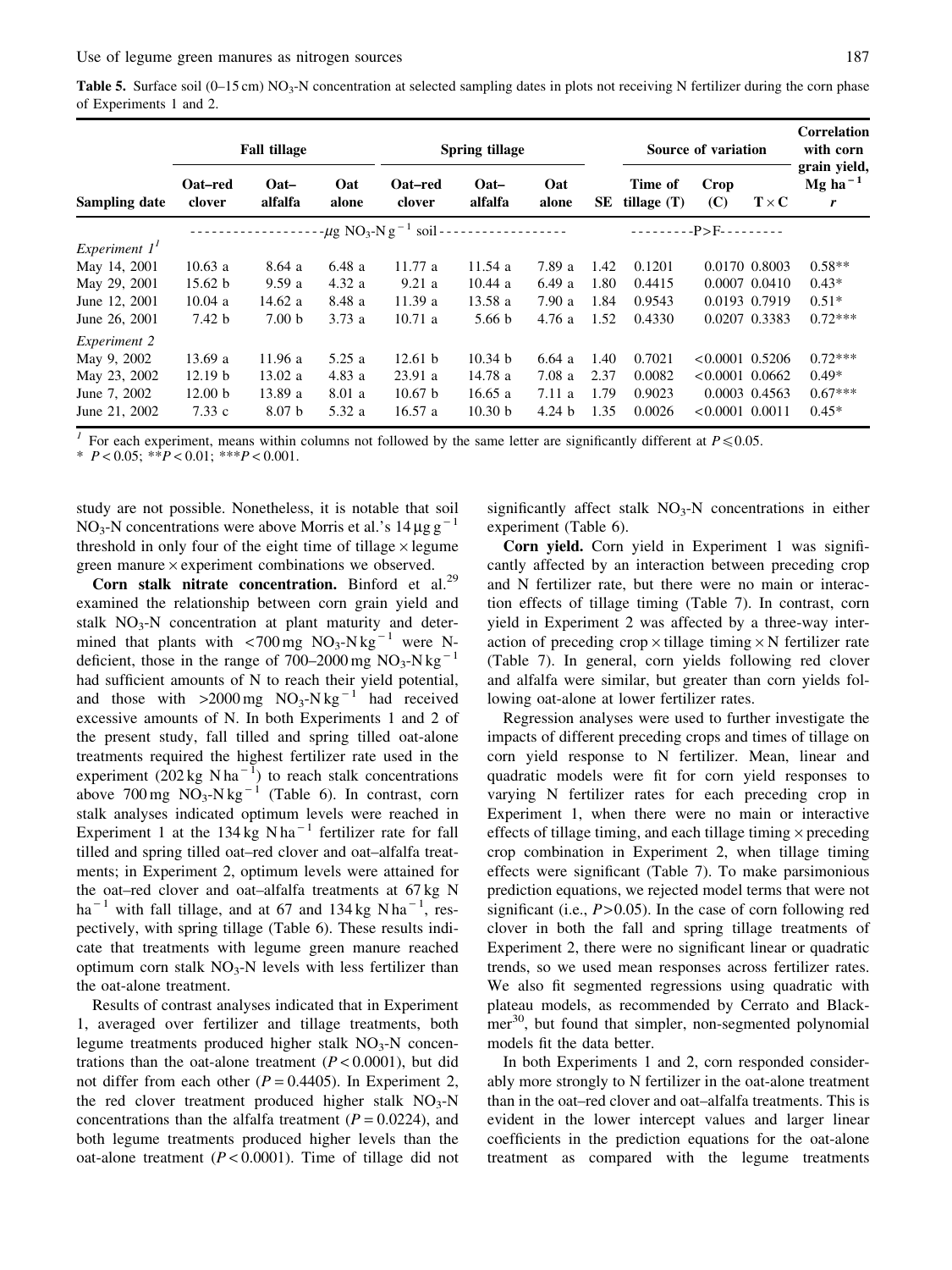|                       |                          |                  |                   | <b>Experiment 1</b>                      |            | <b>Experiment 2</b>                      |                     |            |                     |
|-----------------------|--------------------------|------------------|-------------------|------------------------------------------|------------|------------------------------------------|---------------------|------------|---------------------|
|                       |                          |                  |                   | Fertilizer rate (kg N ha <sup>-1</sup> ) |            | Fertilizer rate (kg N ha <sup>-1</sup> ) |                     |            |                     |
| Time of tillage       | Preceding<br>crop        | $\mathbf{0}$     | 67                | 134                                      | 202        | $\bf{0}$                                 | 67                  | 134        | 202                 |
|                       |                          |                  |                   |                                          |            |                                          |                     |            |                     |
| Fall                  | Oat-red clover $11(2.0)$ |                  | 548 (6.1)         | 1002(6.8)                                | 2991(8.0)  | 322(5.4)                                 | 1956(7.5)           | 3537 (8.2) | 4550 (8.4)          |
| Fall                  | Oat-alfalfa              | 14(2.6)          | 177(5.0)          | 1226(7.1)                                | 2502(7.8)  | 437(2.7)                                 | 1182(6.4)           | 2330(7.7)  | 3042(8.0)           |
| Fall                  | Oat alone                | 7(1.0)           | 9(1.7)            | 85(4.1)                                  | 921(6.7)   | 25(1.9)                                  | 41 $(2.2)$          | 318(5.4)   | 1040(6.8)           |
| Spring                | Oat–red clover           | 91 (3.7)         | 91 (3.7)          | 1301(7.1)                                | 2603(7.9)  | 108(4.4)                                 | 701 (6.5)           | 2372(7.7)  | 3202(8.0)           |
| Spring                | Oat-alfalfa              | 13(2.5)          | 141(4.8)          | 1134(6.9)                                | 2300 (7.7) | 39(3.6)                                  | 575 (6.0)           | 1831 (7.4) | 2976 (8.0)          |
| Spring                | Oat alone                |                  | $5(0.6)$ 15 (2.6) | 33 (3.2)                                 | 700 (6.5)  |                                          | $50(3.6)$ $36(3.6)$ |            | $137(4.5)$ 816(6.6) |
| <b>SE</b>             |                          |                  |                   |                                          |            |                                          |                     |            |                     |
| Source of variation   |                          |                  |                   |                                          |            |                                          |                     |            |                     |
| Time of tillage $(T)$ |                          |                  |                   | 0.4834                                   |            |                                          |                     | 0.7824     |                     |
| Preceding crop $(C)$  |                          |                  |                   | < 0.0001                                 |            |                                          | < 0.0001            |            |                     |
| $T \times C$          |                          |                  |                   | 0.9796                                   |            |                                          |                     | 0.2017     |                     |
| Fertilizer rate (F)   |                          |                  |                   | < 0.0001                                 |            |                                          | < 0.0001            |            |                     |
| $F \times T$          |                          | 0.4836<br>0.2562 |                   |                                          |            |                                          |                     |            |                     |
| $F \times C$          |                          |                  |                   | 0.7815                                   |            |                                          |                     | 0.2927     |                     |
| $F \times T \times C$ |                          |                  |                   | 0.8343                                   |            |                                          |                     | 0.2425     |                     |

**Table 6.** Cornstalk  $NO_3$ -N concentration at maturity as affected by time of tillage, preceding crop and N fertilizer rate.

<sup>1</sup> Samples were collected on October 13, 2001 (Year 1) and September 27, 2002 (Year 2). Data were ln-transformed before analysis of variance. Means and standard errors of transformed data are shown in parentheses.

|                             |                   | <b>Experiment 1</b>  |                                        |       |       |                         | <b>Experiment 2</b>                    |       |       |  |
|-----------------------------|-------------------|----------------------|----------------------------------------|-------|-------|-------------------------|----------------------------------------|-------|-------|--|
|                             |                   |                      | Fertilizer rate, kg N ha <sup>-1</sup> |       |       |                         | Fertilizer rate, kg N ha <sup>-1</sup> |       |       |  |
| Time of tillage             | Preceding<br>crop | $\bf{0}$             | 67                                     | 134   | 202   | $\bf{0}$                | 67                                     | 134   | 202   |  |
|                             |                   |                      |                                        |       |       | --Mg ha <sup>-1</sup> - |                                        |       |       |  |
| Fall                        | Oat–red clover    | 9.97                 | 12.38                                  | 11.80 | 12.72 | 12.80                   | 13.90                                  | 13.34 | 13.03 |  |
| Fall                        | Oat-alfalfa       | 10.29                | 12.11                                  | 11.75 | 12.43 | 11.86                   | 12.84                                  | 13.08 | 13.17 |  |
| Fall                        | Oat alone         | 7.89                 | 10.87                                  | 11.63 | 12.09 | 9.52                    | 11.53                                  | 12.59 | 13.33 |  |
| Spring                      | Oat–red clover    | 11.03                | 11.61                                  | 12.03 | 12.52 | 11.42                   | 11.70                                  | 12.58 | 12.41 |  |
| Spring                      | Oat-alfalfa       | 10.34                | 12.08                                  | 12.83 | 12.23 | 11.47                   | 12.00                                  | 11.75 | 12.36 |  |
| Spring                      | Oat alone         | 7.86                 | 10.44                                  | 11.01 | 12.09 | 7.03                    | 10.58                                  | 11.90 | 12.07 |  |
| <b>SE</b>                   |                   |                      |                                        |       |       |                         |                                        |       |       |  |
| Source of variation         |                   |                      |                                        |       |       |                         |                                        |       |       |  |
| Time of tillage $(T)$       |                   |                      | 0.9234                                 |       |       |                         | < 0.0001                               |       |       |  |
| Preceding $\text{crop}$ (C) |                   |                      | < 0.0001                               |       |       |                         | < 0.0001                               |       |       |  |
| $T \times C$                |                   |                      | 0.2086                                 |       |       |                         | 0.4492                                 |       |       |  |
| Fertilizer rate (F)         |                   | < 0.0001             |                                        |       |       |                         | < 0.0001                               |       |       |  |
| $F \times T$                |                   | 0.0867               |                                        |       |       |                         | 0.3524                                 |       |       |  |
| $F \times C$                |                   | < 0.0001<br>< 0.0001 |                                        |       |       |                         |                                        |       |       |  |
| $F \times T \times C$       |                   |                      | 0.0712                                 |       |       |                         | 0.0204                                 |       |       |  |

(Table 8). The three-way interaction detected in Experiment 2 was the result of a stronger response to N fertilizer in the oat-alone treatment for spring tillage than for the fall tillage (Table 8).

Analysis of covariance indicated that corn population density had no significant association with corn yield in Experiment 1 ( $P = 0.9843$ ), but did have a significant association with yield in Experiment 2 ( $P = 0.0014$ ). More specifically, reductions in corn density that occurred with the use of legume green manures and spring tillage in Experiment 2 (Table 4) were significantly associated with lower corn yield.

In both experiments, corn yield in the  $0 \text{ kg N} \text{h} \text{a}^{-1}$ fertilizer treatment was significantly positively correlated with green manure aboveground biomass (Experiment 1:  $r = 0.55$ ,  $P = 0.0051$ ; Experiment 2:  $r = 0.43$ ,  $P = 0.0377$ ),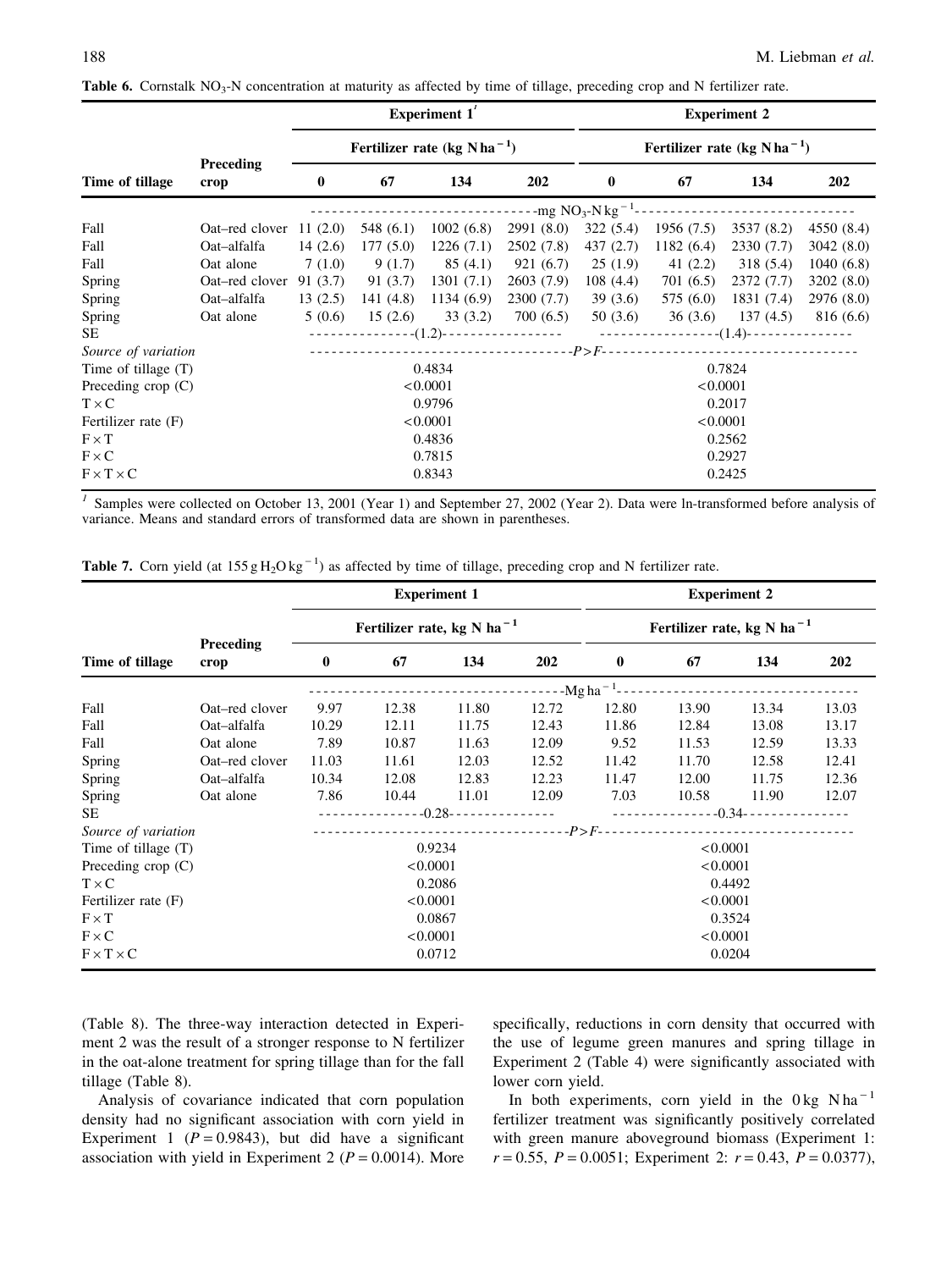**Table 8.** Prediction equations for corn yield response (Mg ha<sup>-1</sup>) to N fertilizer rate (kg N ha<sup>-1</sup>) for time of tillage  $\times$  preceding crop combinations in the two experiments, and estimated fertilizer N equivalence of red clover and alfalfa. Standard errors are shown in parentheses.

| <b>Experiment</b> | Time of<br>tillage | Preceding crop | Intercept        | Linear<br>coefficient | <b>Ouadratic coefficient</b> | N fertilizer<br>equivalent (kg N ha <sup>-1</sup> ) |
|-------------------|--------------------|----------------|------------------|-----------------------|------------------------------|-----------------------------------------------------|
|                   | Fall, spring       | Oat–red clover | 10.8140(0.2303)  | 0.0094(0.0018)        |                              | 87                                                  |
|                   | Fall, spring       | Oat-alfalfa    | 10.3843(0.1861)  | 0.0287(0.0044)        | $-0.000096(0.000021)$        | 70                                                  |
|                   | Fall, spring       | Oat alone      | 7.9857 (0.2136)  | 0.0422(0.0051)        | $-0.000111(0.000024)$        |                                                     |
| 2                 | Fall               | Oat–red clover | 13.2694 (0.1999) |                       |                              | 184                                                 |
| 2                 | Fall               | Oat-alfalfa    | 12.1081 (0.2735) | 0.0062(0.0022)        |                              | 121                                                 |
| 2                 | Fall               | Oat alone      | 9.8723 (0.4219)  | 0.0185(0.0034)        |                              |                                                     |
| 2                 | Spring             | Oat–red clover | 12.0252 (0.2758) |                       |                              | 131                                                 |
| 2                 | Spring             | Oat-alfalfa    | 11.5368 (0.2100) | 0.0036(0.0017)        |                              | 104                                                 |
| 2                 | Spring             | Oat alone      | 7.0817 (0.5142)  | 0.0622(0.0123)        | $-0.000187(0.000058)$        |                                                     |

but negatively correlated with green manure C:N ratio (Experiment 1:  $r = -0.75$ ,  $P < 0.0001$ ; Experiment 2:  $r = -0.59$ ,  $P < 0.0024$ ). Corn yield in the 0 kg N ha<sup>-1</sup> fertilizer treatment was also strongly and positively correlated with the green manure N concentration (Experiment 1:  $r = 0.76$ ,  $P < 0.0001$ ; Experiment 2:  $r = 0.50$ ,  $P = 0.0125$ ), green manure N content (Experiment 1:  $r = 0.74$ ,  $P < 0.0001$ ; Experiment 2:  $r = 0.51$ ,  $P = 0.0101$ ), and soil  $NO<sub>3</sub>-N$  concentrations (Table 5). Taken together, these results indicate that legume green manures that produced the greatest amount of N-rich biomass contributed most strongly to higher corn yields under N limited conditions.

Nitrogen FRV of legume green manures. Legume green manures may have positive impacts on the yield of succeeding crops due to both N-related and non-N-related effects. As described by Pierce and Rice<sup>31</sup>, a non-N rotation effect is the difference in yield of a target crop at a high fertilizer rate following legume or non-legume, whereas a total rotation effect is the yield difference observed following legume and non-legume crops when no fertilizer is applied. The difference between the total rotation effect and the non-N effect is the N-rotation effect.

When we compared the difference in corn yield between the oat–red clover and oat–alfalfa treatments versus the oatalone treatment for each experiment and for each time of tillage, the yield difference at the  $0 \text{ kg N} \text{ ha}^{-1}$  fertilizer rate was significant in each case, whereas the yield difference at the  $202 \text{ kg N} \text{ ha}^{-1}$  fertilizer rate was not (Table 7). This indicated that the observed responses to legumes were N rather than non-N effects. Consequently, we used the regression equations for corn responses to N fertilizer (Table 8) to calculate N FRVs following a procedure described by Hesterman et al. $32$ . Using the prediction equations for the oat-alone treatments, we calculated N FRVs as the amount of fertilizer needed to give corn yields equivalent to the y-intercepts in the prediction equations for the legume treatments.

FRVs for red clover ranged from 87 to  $184 \text{ kg N} \text{h} \text{a}^{-1}$ , whereas values for alfalfa ranged from 70 to 121 kg N ha<sup> $-1$ </sup> (Table 8). We found no consistent patterns for tillage timing effects, but in each experiment, FRVs for red clover were higher than for alfalfa. Values calculated in the present study are similar to those reported by other researchers studying corn yield responses to short-duration legume green manures in temperate  $\arccos^{6,7,33}$ .

Economic and energetic considerations. The cost of synthetic N fertilizer rose more than 200% during the period of 1991–2006 and closely paralleled increases in the cost of natural gas<sup>34</sup>, a key component of its manufacture. If it is assumed that over the longer term, supplies of natural gas will shrink and its cost will rise, then reducing reliance on synthetic N sources is likely to be a useful strategy for limiting costs of corn production. At a fossil energy cost of  $57 \text{ MJ kg}^{-1}$  N, reducing synthetic N fertilizer applications to corn by the FRVs calculated for legumes used in the present study—70-184 kg N ha<sup>-1</sup>would represent a fossil fuel savings of 3990–10,488 MJ ha<sup>-1</sup>, equivalent to the energy content of  $104-274 \text{ m}^3$  of natural gas $^{2,3}$ .

Two factors are likely to favor the use of red clover over alfalfa as a short-duration green manure: its generally greater N FRV (Table 7) and its lower seed cost. An informal survey of seed suppliers in Iowa in 2011 indicated that red clover seed cost  $$3.75-6.10 \text{ kg}^{-1}$ , depending on variety, whereas alfalfa seed cost  $$7.10-9.50 \text{ kg}^{-1}$ . Thus, for the seeding rate used in this study for both species  $(17 \text{ kg ha}^{-1})$ , red clover would be a more economical choice for supplying N to corn. Assuming that (i) red clover seed would cost  $$4.50 \text{ kg}^{-1}$$  and allow a reduction of fertilizer application to corn of  $120 \text{ kg N} \text{ ha}^{-1}$ ; (ii) alfalfa seed would cost  $$8.00 \text{ kg}^{-1}$$  and allow a reduction in fertilizer application to corn of  $90 \text{ kg N} \text{ ha}^{-1}$ ; (iii) oat yield would be unaffected by the presence of legume intercrops $^{35}$ ; and (iv) both red clover and alfalfa would be planted at  $17 \text{ kg ha}^{-1}$ ; then the cost of N fertilizer at which planting legumes with oat would be economically competitive with planting oat alone would be  $$0.64 \text{ kg}^{-1}$  of N for red clover and  $$1.51 \text{ kg}^{-1}$  of N for alfalfa. As a point of reference, during the period of 2001–2010, N fertilizer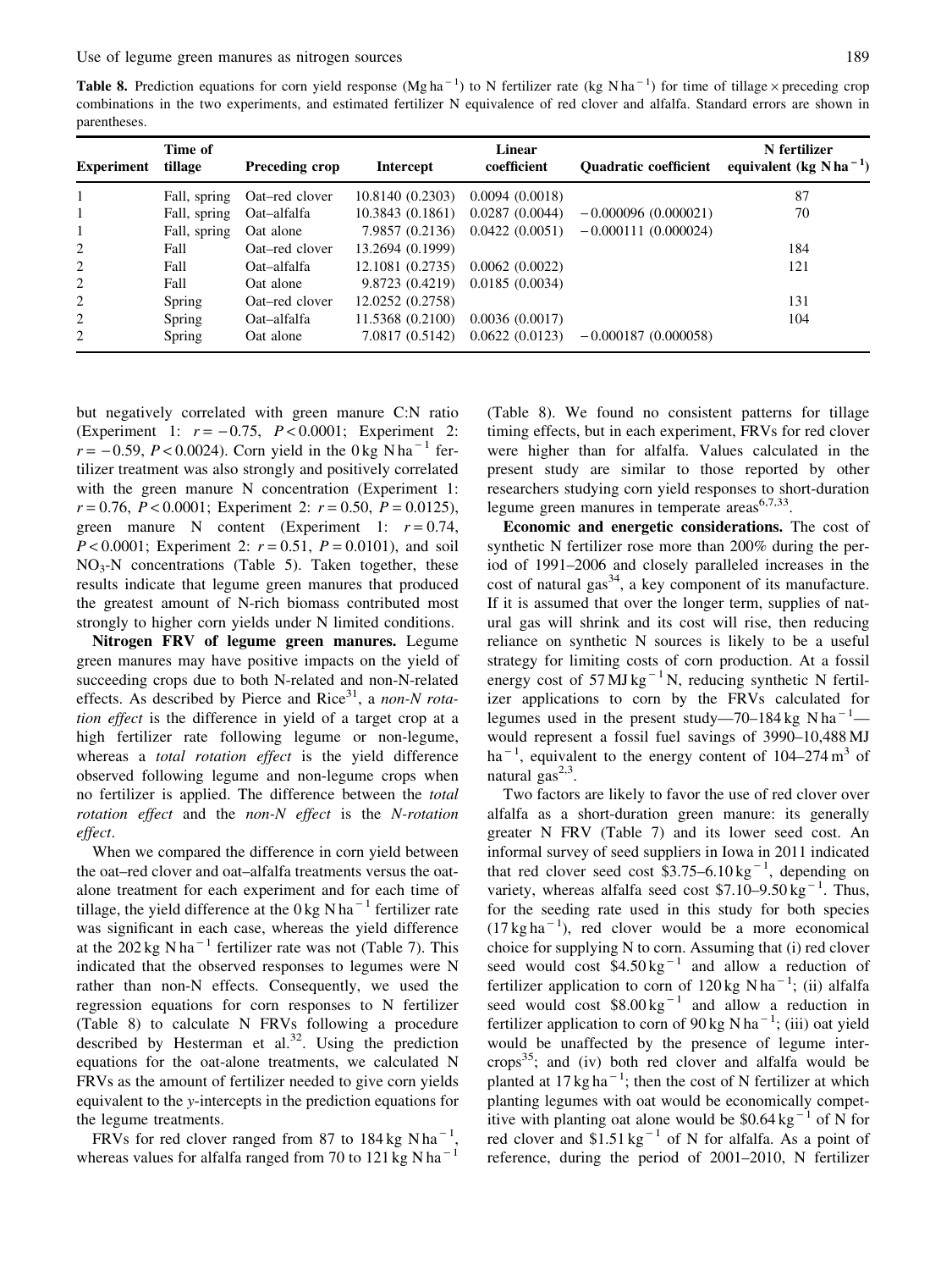costs in Iowa varied from \$0.44 to  $$1.50 \text{kg}^{-1}$  of N, with a mean cost of  $$0.73 \text{ kg}^{-1}$  of  $N^{36}$ .

The economics of a crop rotation system depend on yields, prices obtained for crop products, government subsidies, and input, land and labor costs. Relatively few studies have evaluated the economic performance of substituting or adding small grains and forage legumes to the corn–soybean system that dominates the US Midwest. Using data from two long-term cropping systems trials in Wisconsin, Chavas et al.<sup>37</sup> found that without government subsidy payments and organic premiums, a corn–soybean system receiving conventional chemical inputs was more profitable than a corn–soybean–wheat/red clover system under organic management; with subsidies and organic premiums, the more diverse system was more profitable. Cruse et al. $38$  used 6 years of data from a cropping systems trial in Iowa to compare the economic performance of a conventionally managed corn–soybean system with that of a corn–soybean–small grain/red clover system that received reduced amounts of synthetic N fertilizer and herbicides, but some manure. The small grain crop was initially triticale and then oat. With the assumptions that (i) the manure was a waste product that incurred costs only for labor and machinery associated with its application, and (ii) no government subsidies or premiums were received for the crops, returns from the two systems were found to be statistically equivalent, differing by  $$9$  ha<sup>-1</sup> in favor of the corn–soybean system. However, fossil energy use, including energy used for producing N fertilizer, was 41% lower in the more diverse system<sup>38</sup>, suggesting that increases in fossil fuel costs that were disproportionately greater than potential increases in crop value would make the corn– soybean–small grain/red clover economically advantageous. As noted by Cherr et al.<sup>5</sup>, future research efforts concerning the use of green manure legumes should take a systemic approach toward identifying the full set of services that they might provide and the factors affecting their adoption by farmers, including economic and energetic efficiency.

Acknowledgements. We express our sincere thanks to K. Pecinovsky, D. Sundberg and J. Ohmacht for technical assistance in the field and laboratory, and to the Iowa State University Plant Sciences Institute for graduate fellowship support for R.L.G.

## **References**

- 1 U.S. Department of Agriculture-Economic Research Service. 2011. Fertilizer Use and Price. USDA-Economic Research Service, Washington, DC. Available at Web site http:// www.ers.usda.gov/Data/FertilizerUse/ (verified May 20, 2011).
- 2 Shapouri, H., Gallagher, P.W., Nefstead, W., Schwartz, R., Noe, R., and Conway, R. 2010. 2008 Energy Balance for the Corn–Ethanol Industry. Agricultural Economic Report 846. Office of the Chief Economist, US Department of Agriculture, Washington, DC.
- 3 Oak Ridge National Laboratory. 2011. Biomass Energy Data Book. Appendix A—Conversions. Oak Ridge National Laboratory, US Department of Energy, Oak Ridge, TN. Available at Web site: http://cta.ornl.gov/bedb/appendix\_ a.shtml (verified May 20, 2011).
- 4 Huang, W., McBride, W., and Vasavada, U. 2009. Recent Volatility in U.S. Fertilizer Prices. Amber Waves, March 2009. USDA-Economic Research Service, Washington, DC. Available at Web site: http://www.ers.usda.gov/AmberWaves/ March09/Features/FertilizerPrices.htm (verified May 20, 2011).
- 5 Cherr, C.M., Scholberg, J.M.S., and McSorley, R. 2006. Green manure approaches to crop production: A synthesis. Agronomy Journal 98:302–319.
- 6 Bruulsema, T.W. and Christie, B.R. 1987. Nitrogen contribution to succeeding corn from alfalfa and red clover. Agronomy Journal 79:96–100.
- 7 Stute, J.K. and Posner, J.L. 1995. Legume cover crops as a nitrogen source for corn in an oat–corn rotation. Journal of Production Agriculture 8:385–390.
- 8 Snapp, S.S., Swinton, S.M., Labarta, R., Mutch, D., Black, J.R., Leep, R., Nyiraneza, J., and O'Neil, K. 2005. Evaluating cover crops for benefits, costs and performance within cropping system niches. Agronomy Journal 97:322–332.
- 9 Fox, R.H., Myers, R.J.K., and Vallis, I. 1990. The nitrogen mineralization rate of legume residues in soil as influenced by their polyphenol, lignin, and nitrogen contents. Plant and Soil 129:251–259.
- 10 Varco, J.J., Frye, W.W., Smith, M.S., and MacKown, C.T. 1993. Tillage effects on legume decomposition and transformation of legume and fertilizer nitrogen-15. Soil Science Society of America Journal 57:750–756.
- 11 Jarvis, S.C., Stockdale, E.A., Shepherd, M.A., and Powlson, D.S. 1996. Nitrogen mineralization in temperate agricultural soils: Processes and measurement. Advances in Agronomy 57:187–235.
- 12 Ruffo, M.L. and Bollero, G.A. 2003. Modeling rye and hairy vetch residue decomposition as a function of degree-days and decomposition-days. Agronomy Journal 95:900–907.
- 13 Paul, E.A. and Clark, F.E. 1996. Soil Microbiology and Biochemistry, 2nd ed. Academic Press, New York, NY.
- 14 Seiter, S. and Horwath, W.R. 2004. Strategies for managing soil organic matter to supply plant nutrients. In F. Magdoff and R.R. Weil (eds). Soil Organic Matter in Sustainable Agriculture. CRC Press, Boca Raton, FL. p. 269–293.
- 15 Thorup-Kristensen, K., Magid, J., and Jensen, L.S. 2003. Catch crops and green manures as biological tools in nitrogen management in temperate zones. Advances in Agronomy 79:227–302.
- 16 ISU Mesonet. 2011. Daily Data. Iowa Environmental Mesonet, Iowa State University, Ames, IA. Available at Web site: http://mesonet.agron.iastate.edu/agclimate/hist/ dailyRequest.php (verified May 20, 2011).
- 17 Bremner, J.M. 1996. Nitrogen-total. In D.L. Sparks (ed.). Methods of Soil Analysis. Part 3. Chemical Methods. Soil Science Society of America, Madison, WI. p. 1085–1121.
- 18 Hanway, J.J. 1963. Growth stages of corn (Zea mays L.). Agronomy Journal 55:487–492.
- 19 Blackmer, A.M. and Mallarino, A.P. 1996. Cornstalk Testing to Evaluate Nitrogen Management. Pm–1584. Iowa State University Extension, Ames, IA.
- 20 SAS Institute, 2007. JMP 7.0.2. SAS Institute, Cary, NC.